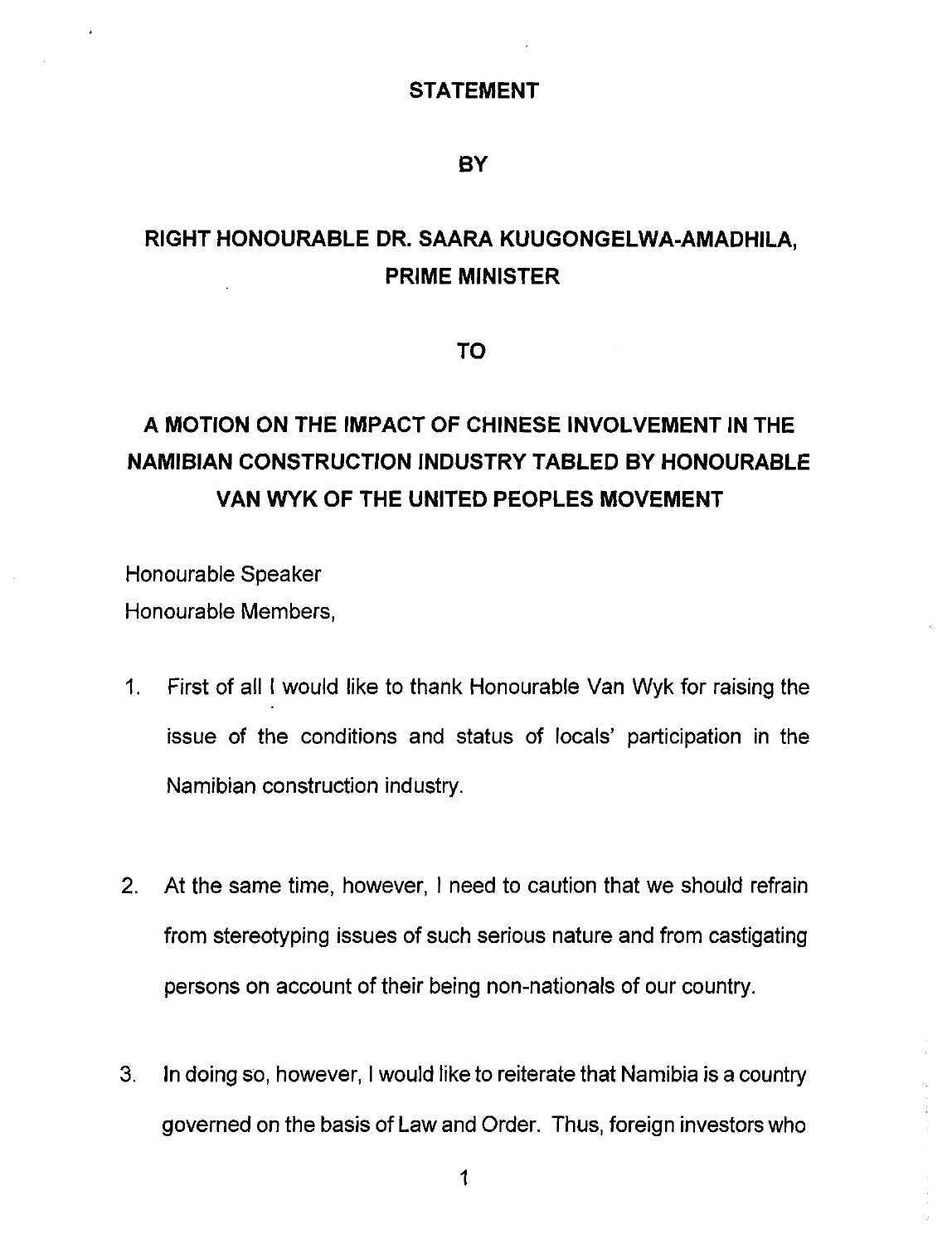are attracted to our country to bring along their capital, their entrepreneurship and their technical knowhow are expected, like their local counterparts, to fully comply with all Namibian Laws, and noncompliance therewith attract penalties as provided for under our Laws. The government would, therefore, like to sternly warn Actors in our economy to desist from any violations of our Laws, as such will trigger full application of punitive actions as prescribed under our Laws, without fear or favour. In this regard, relevant public officials are urged to ensure that State Laws are fully enforced.

- 4. Honourable Speaker, having said that, allow me to make a few general remarks to contextualise the motion and to raise pertinent facts regarding Namibia's policy regarding foreign direct investment (FDI). We have been quite successful in attracting FDI to Namibia. In 2015 FDI inflow stood at N\$13 billion or close to 9% of the GOP.
- 5. While we welcome foreign investors to Namibia, we have not and we will not allow that such investments take place to the detriment of the Namibian investors, workers and the public interest. There are, as is the case in all countries around the world, appropriate checks and balances in place to prevent this from happening. We are thinking here of our Labour Laws that, amongst others, entrench fundamental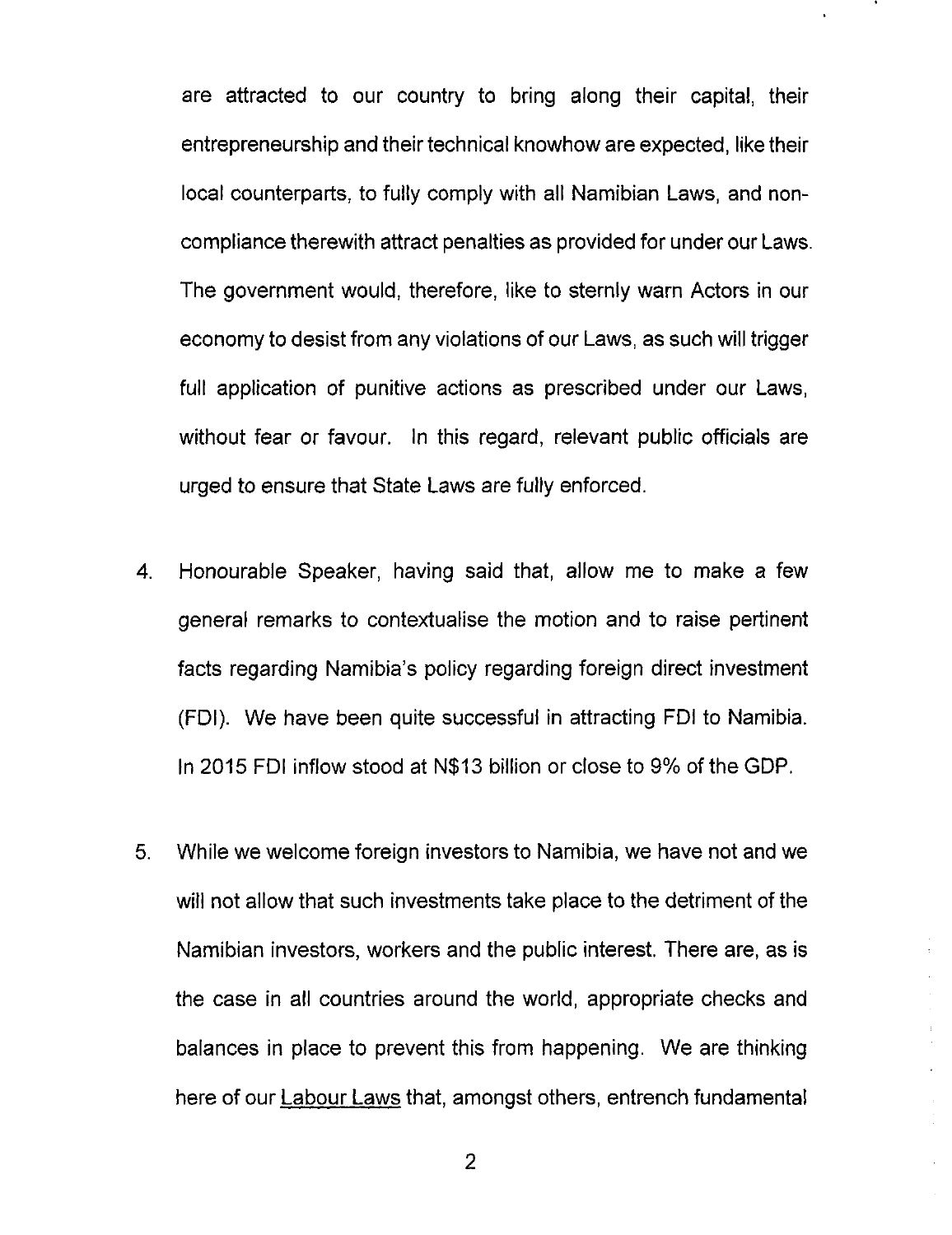labour rights and protections and our Immigration Laws that regulate and control the entry of persons into, and their residence in, Namibia.

- 6. In addition, our Public Procurement Act of 2015 provides for preferential treatment in a number of ways. First, a public entity may limit participation in open advertised bidding proceedings (a) to citizens of Namibia; or (b) to entities incorporated in Namibia with no less than 51 percent equity that is owned by Namibian citizens of which no less than 30 percent is owned by previously disadvantaged persons. Secondly, in order to promote the empowerment of women, as provided for in Article 23(3) of the Namibian Constitution, and the youth, tender preference may be given to such groups and primarily to women who were socially, economically or educationally disadvantaged by past discriminatory laws or practices over any other category of previously disadvantaged persons.
- 7. As the Honourable Minister of Finance mentioned in his Budget Statement, the Public Procurement Act and the accompanying Regulations will come into force on 1 April 2017. The main changes will concern the institutional organisation for procurement management, new methods of procurement, and more effectiveness to the general principles of good governance, such as transparency,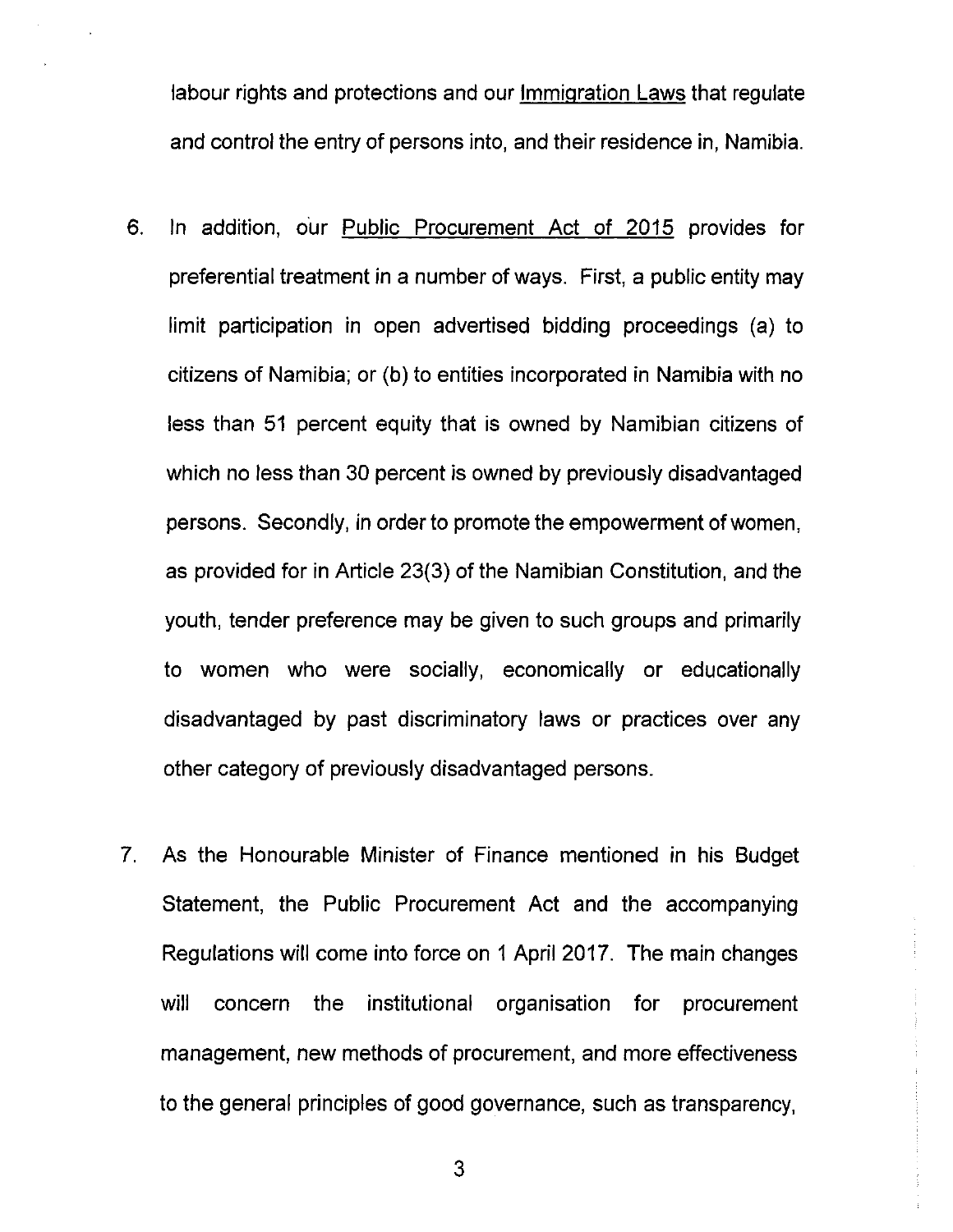competition, accountability, fairness and value for money. Another important aspect is that the new approach will be applicable to all public bodies, including the public enterprises.

- 8. Even the current Tender Board Regulations disallow a tenderer to import any labour, goods or services for supply in terms of a government tender except if local sources are exhausted.
- 9. Honourable Speaker,

The investment policy landscape is changing globally. Both developing and developed countries are either undertaking reviews or have reviewed their investment frameworks so as to provide an environment that facilitates investment while ensuring that governments are able to regulate investments in the public interest.

10. Namibia too has reformed its investment policy by passing the Namibia Investment Promotion Act last year in this august House. The objective of this Act is the mobilisation and attraction of foreign and domestic investment to enhance economic development, reduce unemployment, accelerate growth and diversify the economy. This Act allows Government to provide for reservation of certain economic sectors and business activities to certain categories of investors,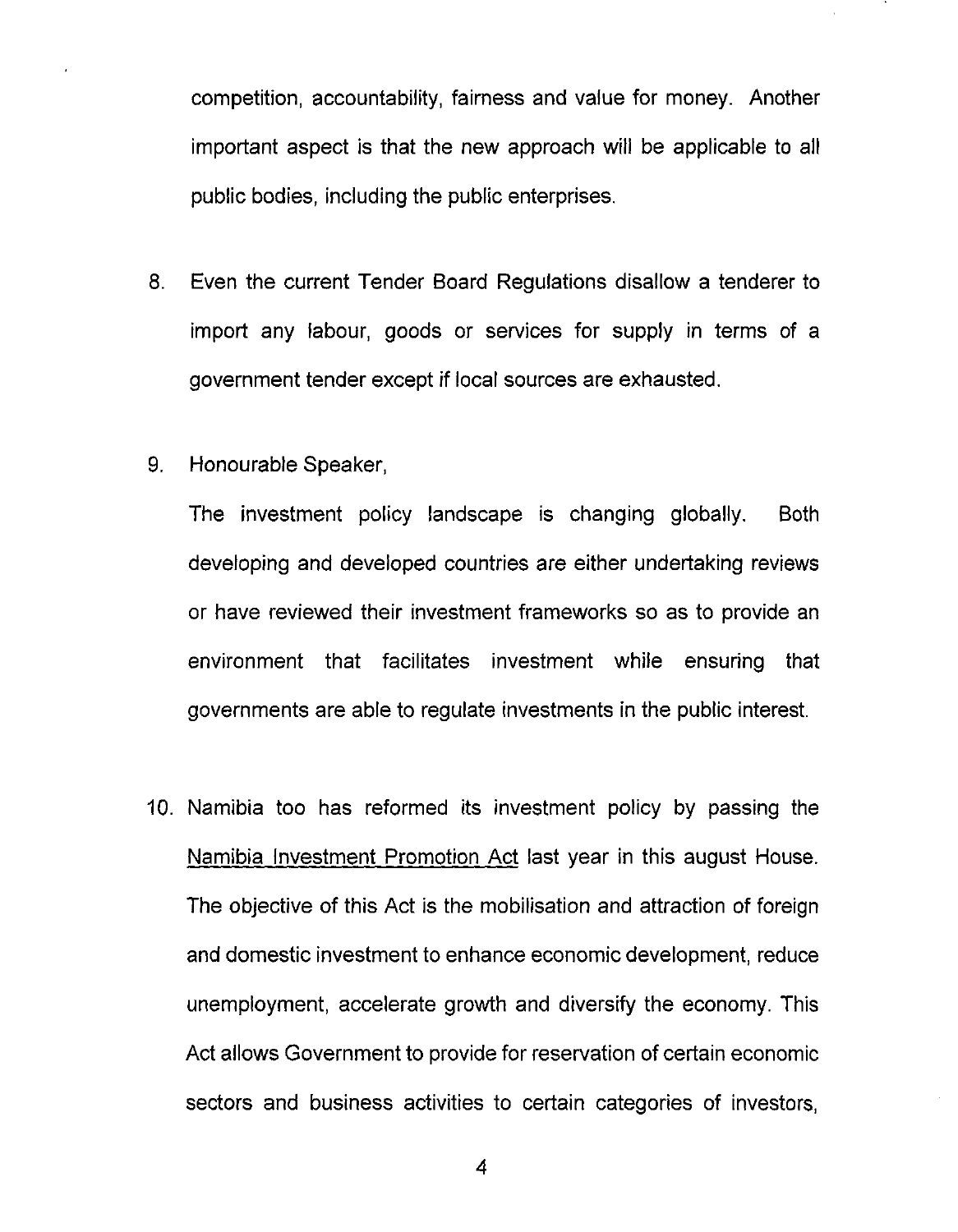such as the State, Namibians and Namibian entities, joint venture partnerships between Namibian investors and foreign investors, and foreign investors that meet certain prescribed requirements. The passing of this Act is an important step towards a "new generation" investment policy framework for Namibia, as it reflects some of the new international good practise in investment policy making. We have adopted the approach of developing a law of general application that covers all investors and their investment, regardless of origin. The Act does not allow us to grant better treatment to foreign investors than is provided to domestic investors, or to grant them enhanced protections that are not available to domestic investors.

### 11. Honourable Speaker,

I am mentioning these interventions to illustrate that, contrary to Honourable Van Wyk's allegations, foreign investors do not receive free tickets to do what they want in Namibia, but they are subject to the same controls of their operations and activities. Government does, acknowledge however, that Laws are only as effective as their implementation and that continued public outcry about violations of our Laws, especially by foreign companies operators point to a need for public officials to step up law enforcement. As indicated earlier, full enforcement of State Laws is a duty of every Public Official, and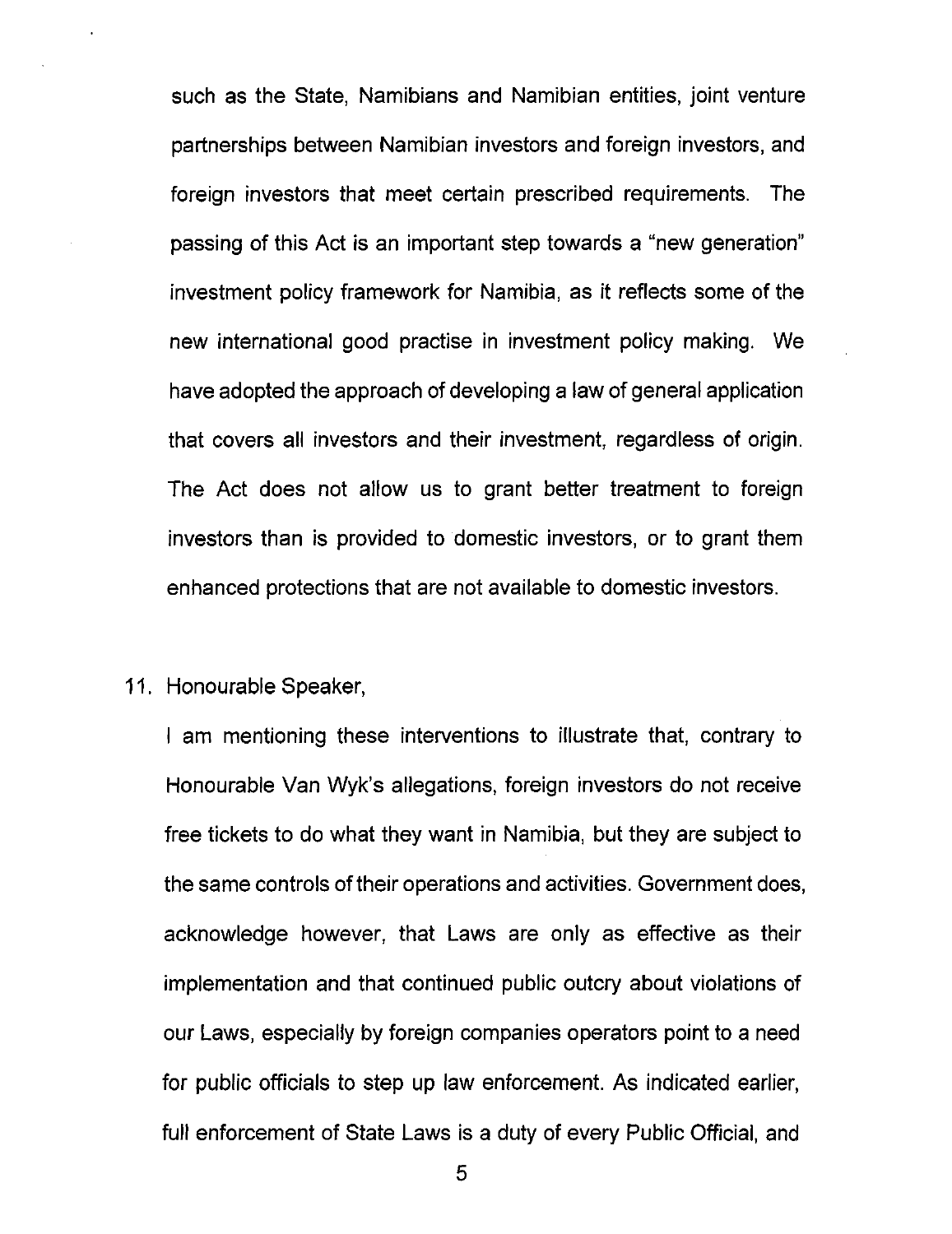failure to carry it out, whether by omission or commission, constitute a violation for which they are accountable. Public officials are, therefore, called upon to address cases of violation of our laws without any hesitation and dispel any motion of tolerance by our country of such violations. Similar, the public is invited to report to the authorities specific cases of violations so that appropriate action is taken.

12. It is important to note that we also need to overcome capacity constraints by building the required skills, competencies and disciplines in order to reduce our dependency on foreign labour. With the establishment of the Namibia Training Authority (NTA), we have made good progress to establish an integrated Technical and Vocational Education and Training (TVET) system which is consistent, flexible and geared to the changing demands of the labour market. The focus is to promote TVET that is relevant, has quality and which produces technicians endowed with the appropriate skills, qualifications, values and attitudes to fill the occupational gaps as outlined in the National Human Resources Plan.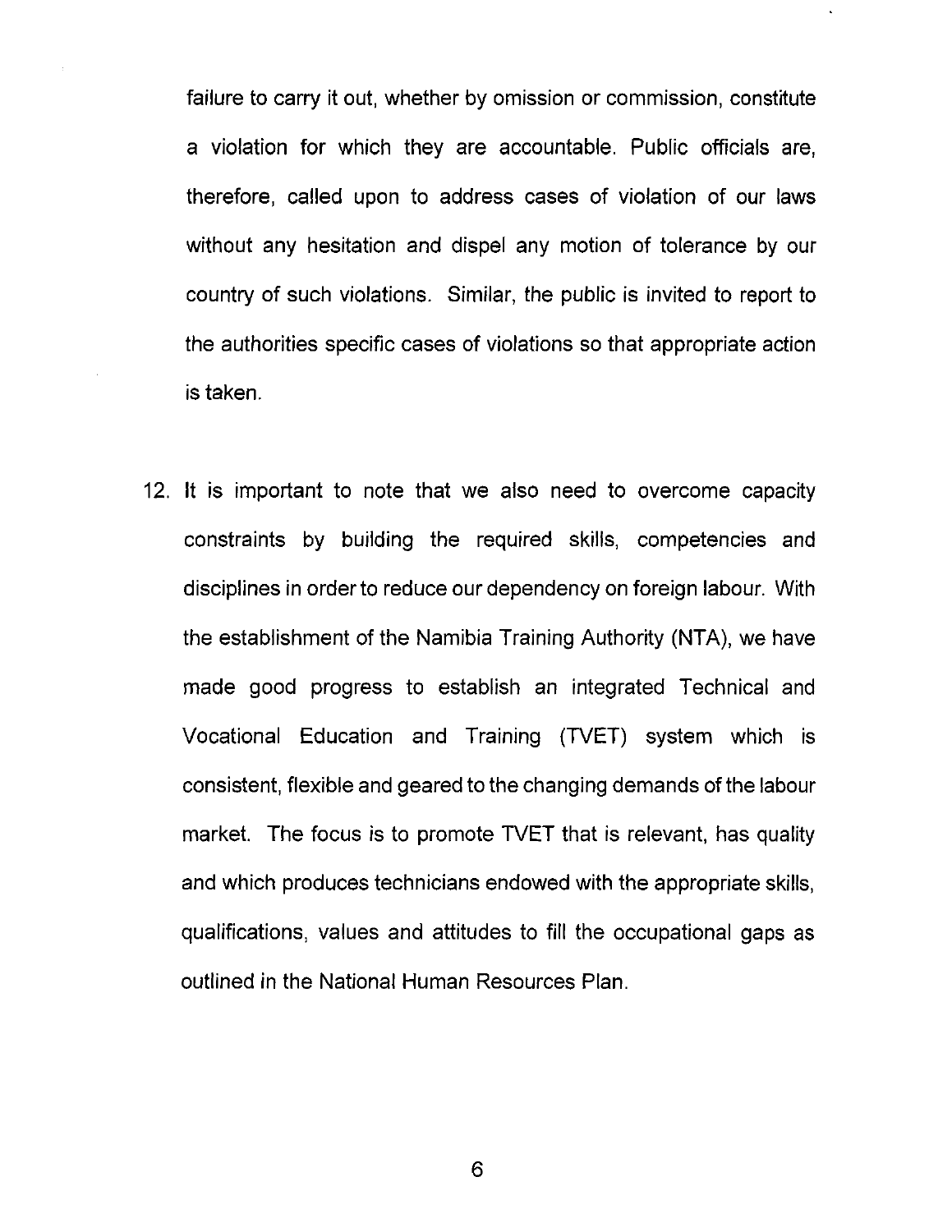- 13. At this point, I would like to appeal to the construction industry professional bodies in the fields of architecture, engineering and quantity surveyinq to become more accommodative towards young graduates who are having great frustrations to register in their respective fields. I am not contemplating to lower qualification standards, but I am appealing to these bodies to understand the plight of many young graduated professionals and to assist them with advice on their options and opportunities.
- 14. The government is assisting these young graduates to get practical training and registration with professional bodies where that is required for their employment.
- 15. Honourable Speaker,

Despite the economic successes and a broad range of state policy, strategy and programme interventions aimed at overcoming economic disparities, entrenched inequalities continue to characterise the economy and act as a deterrent to growth, economic development, employment creation and poverty eradication. Vast racial and gender inequalities in the distribution of and access to wealth, income, skills and employment persist. As a consequence, our economy continues to perform below its full potential. It is against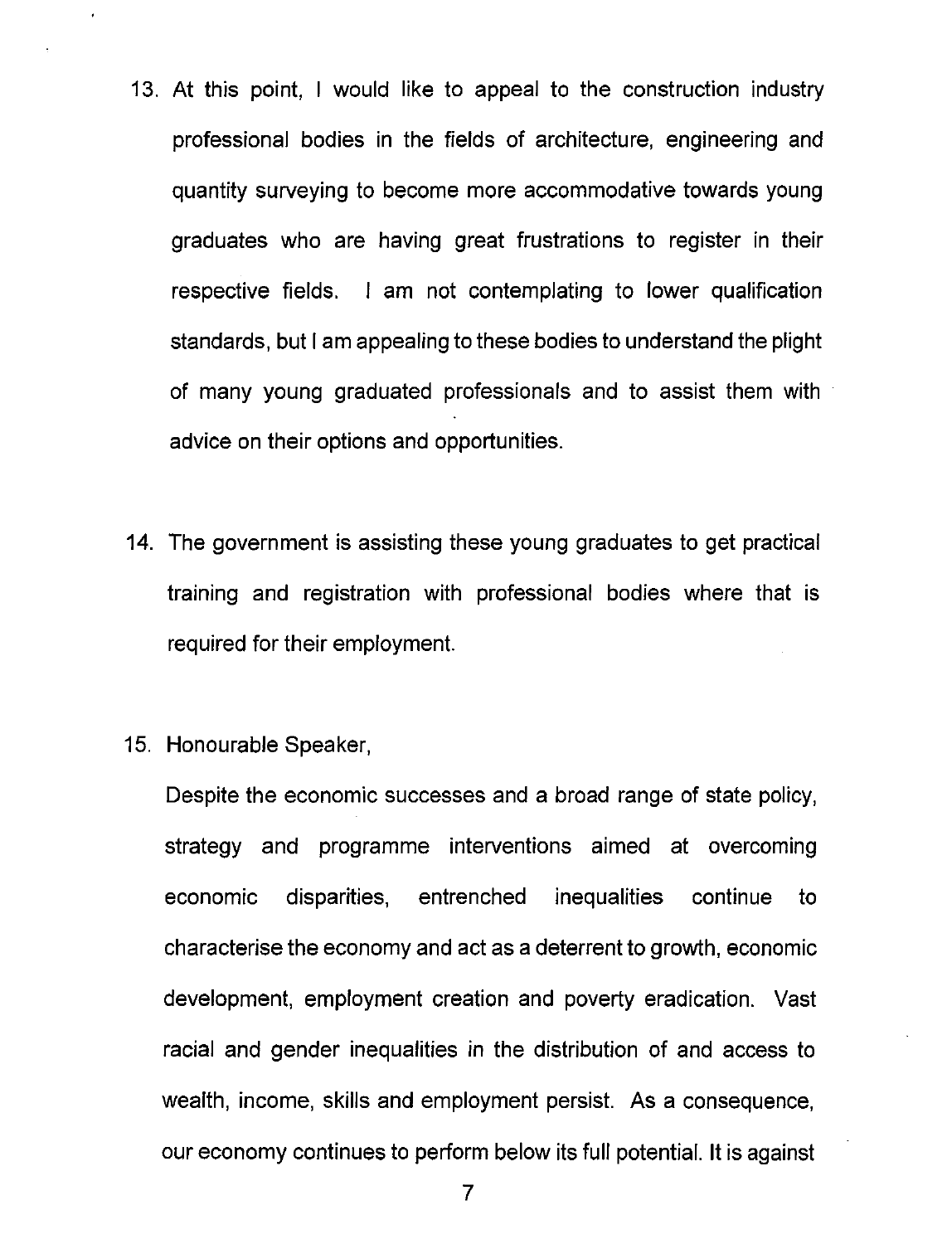this background that we will forge ahead to finalise the National Equitable Economic Empowerment Bill.

Finally, on the need to establish a Construction Industry Council, as a mechanism to support the local Construction Industry, besides the Public Tenders Preferences referred to *above* the government is engaged with the formulation of the Namibian Planning and Construction Council Bill. The Bill, amongst others, provides for the establishment of the Namibian Planning and Construction Council, and for the registration of persons engaged in the construction industry. The Bill will, once passed into Law, greatly strengthen the efforts of Government to support this *very* important sector of our economy and optimise benefits therefrom to the economy and local stake holders.

16. Efforts are thus ongoing to address the challenges facing our local industries in the construction and other sectors, and whilst acknowledging the need for stepped up implementation of these measures and for regular updates on progress made, I think that it is appropriate that our motion is aligned to the balanced and comprehensive approach taken by Government on this issue. That would *obviate* the need for referral of the motion to a Committee and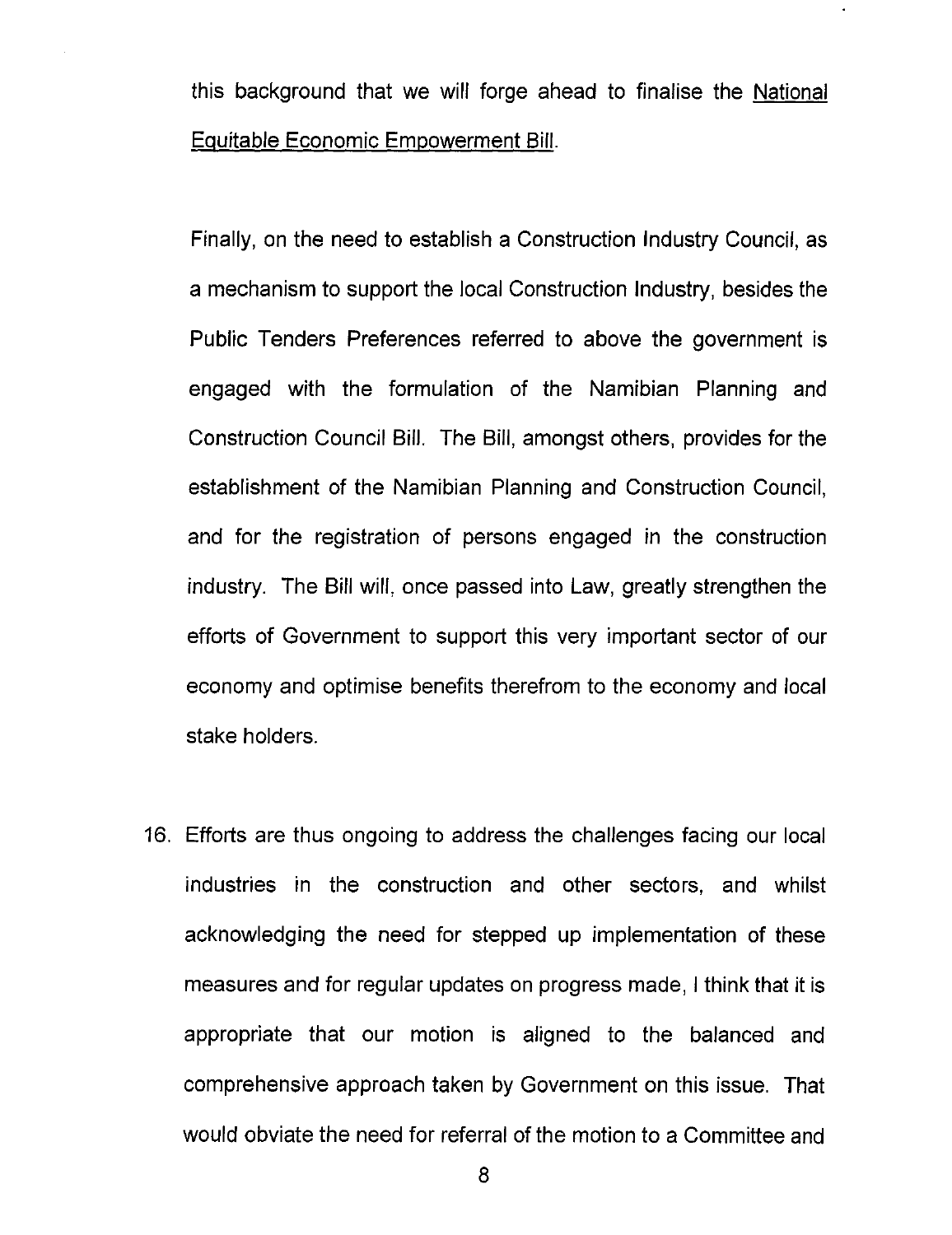rather direct the focus of the House to work with relevant Government Offices to fully implement their respective roles in dealing with this matter.

I hope that this proposal will receive support of the Honourable Van Wyk and the entire Assembly.

I thank you.

 $_{\rm \star}$